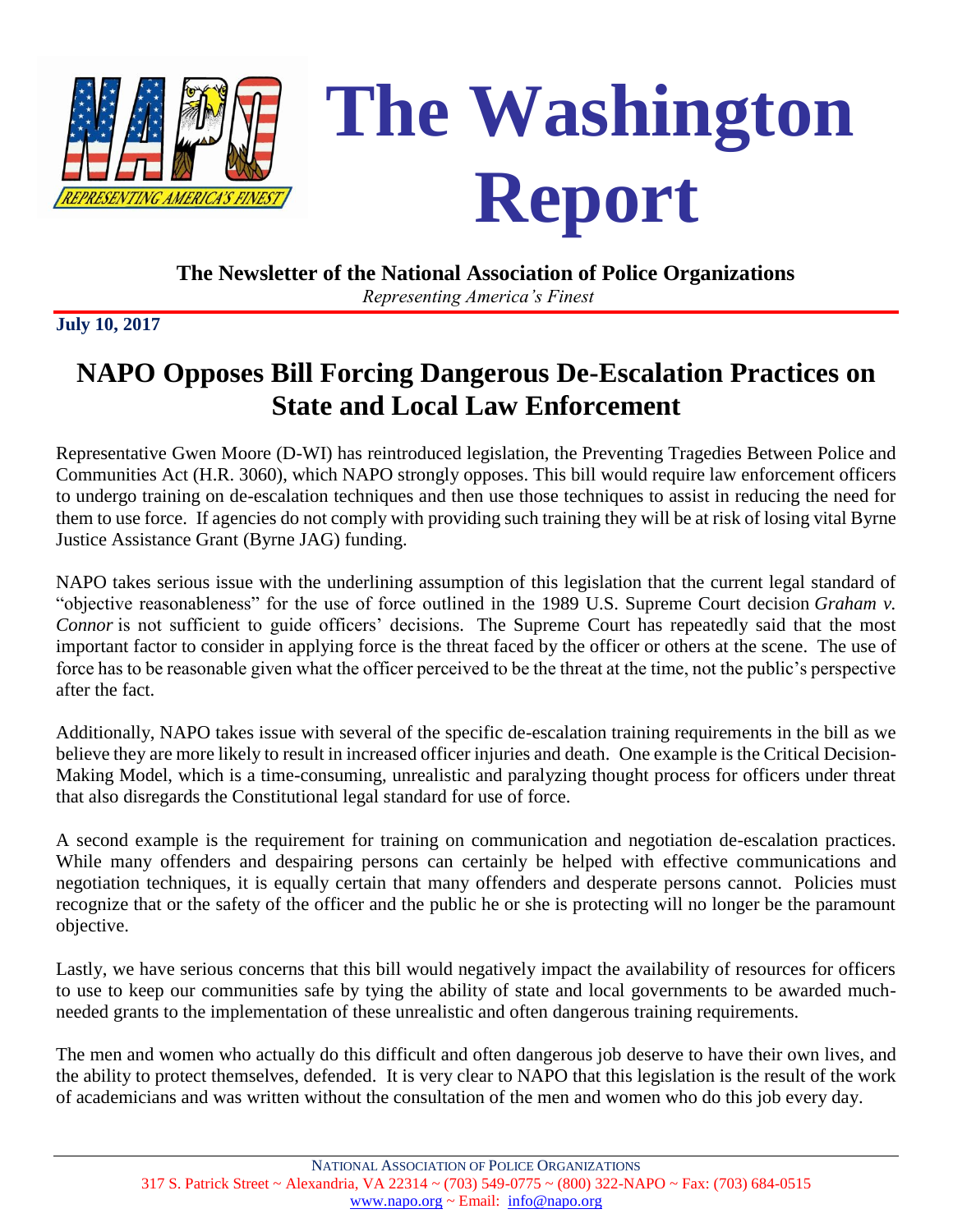NAPO has once again made Representative Moore aware of our serious concerns with this legislation. We will continue to work to ensure that Congress does not force such dangerous and impractical requirements for the use of force on state and local law enforcement officers. Rank and file officers must have a voice in the development of any such training or standards as it is their lives on the line.

If you have any questions about this legislation, please contact Andy Edmiston at [aedmiston@napo.org.](mailto:aedmiston@napo.org)

# **Congressional Hearing on Social Security and State and Local Compliance**

On June 29, the House Committee on Ways and Means Subcommittees on Social Security and Oversight held a joint hearing regarding the complexities and challenges of Social Security coverage and payroll compliance for state and local governments. The purpose of the hearing was to see how effectively the Social Security Administration (SSA), the Internal Revenue Service (IRS), and State Social Security Administrators work together to provide Social Security coverage to public employees.

State and local governments were excluded from the Social Security Act of 1935 because there were (and still are) questions as to the extent to which the federal government could tax state and local governments. Additionally, many state and local governments had their own pension systems. The 1950 amendments to the Act allowed state and local governments to voluntarily participate in the Social Security program, and a number of states joined the system. In July of 1991, Social Security was made mandatory for state and local government employees who do not participate in any employer/employee retirement system.

Ninety-four percent of employees working in the United States are covered by Social Security. Approximately six million public sector employees are not covered by Social Security because they are members of a qualifying public retirement system, including most state and local law enforcement officers. Social Security was not designed for and does not address the special needs of law enforcement officers. Officers and their families need the security of service-connected disability and death benefits. Social Security benefits do not provide anywhere near the same level of benefits of current public safety pension plans, and provide no disability benefits unless one is totally unable to perform any work, not just public safety work.

Additionally, Social Security is not appropriate for public safety officers who normally retire prior to, or around 55 years of age, due to the stresses, dangers, and injuries of the job. Unlike current plans, where officers may retire after 20 or more years of service, Social Security would not pay these individuals until they reached 66 or 67 years of age. Forcing police officers to work until the age of 67 would negatively impact public safety.

NAPO attended the hearing to ensure that mandatory coverage for all state and local public employees was not part of the discussion. The Chairman of the Subcommittee on Social Security, Sam Johnson (R-TX), stated in his opening statement that mandatory Social Security was not the intent of the hearing nor part of the discussion. While most Committee member statements and questions to witnesses that followed did not raise the issue, the Chairman of the Subcommittee on Oversight, Vern Buchanan (R-FL), did have a line of questioning that was concerning to NAPO even though it was not specifically regarding mandatory Social Security. Chairman Buchanan had concerns regarding the financial stability of public pension plans and what, if any, is the federal government's responsibility to bail out failing and mismanaged plans or ensure that plan participants have some sort of retirement on which they can rely.

Just as NAPO opposes mandatory Social Security coverage for all state and local public employees, we also oppose federal intervention into public pension systems. Chairman Buchanan's questions did not delve too deep into what would be the federal government's role in public pensions, and when he was told by the witness for the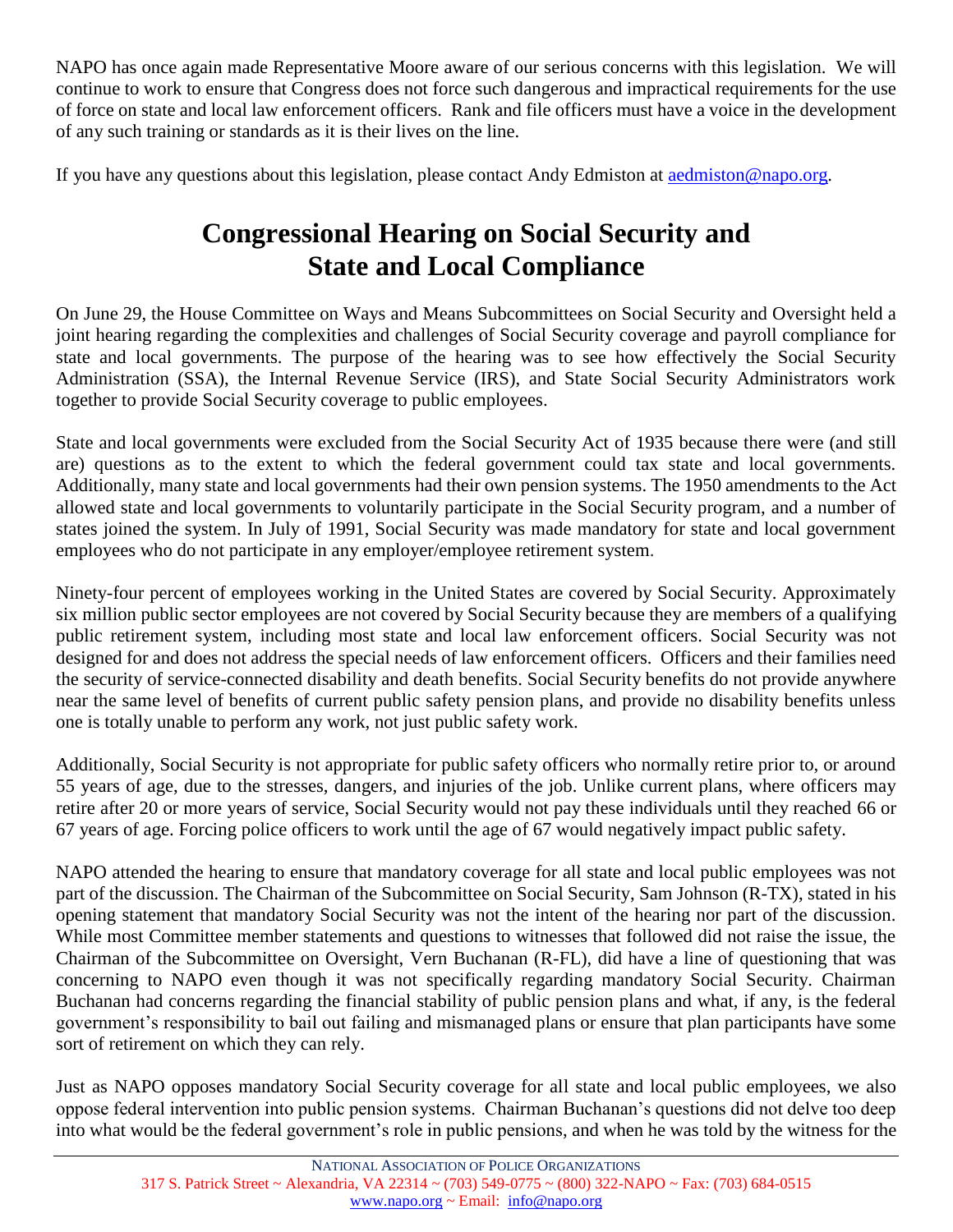IRS that the federal government had no liability for failing plans, he ended his questions. Chairman Buchanan is a strong friend of the law enforcement community and the champion of the Thin Blue Line, so we will make sure his staff is fully educated on the strength of public pension systems and importance of public pensions for state and local law enforcement officers.

### **House Moves on DOJ Appropriations Measure**

Despite not having passed a budget, which determines how much funding gets allocated for the fiscal year, House appropriators are starting to move on fiscal 2018 spending measures in the hopes of completing the appropriations process before the September 30, 2017 deadline. On June 29, the House Appropriations Subcommittee on Commerce, Justice, Science and Related Agencies (CJS) marked up its fiscal 2018 spending bill.

Despite the President including \$207 million for the Community Oriented Police Services (COPS) Hiring Program, and increase over the fiscal 2017 funding level, House Appropriators continued their efforts to eliminate the program in the spending measure. Over the objections of many subcommittee Democrats, Republicans approved zeroing out the COPS Hiring Program stating there was not enough money to fund every important program. Republicans, particularly House Republicans, have consistently put the COPS Program on the chopping block dating back to President George W. Bush's administration. While they were successful during his administration, in recent years, we have been able to work with a bipartisan group of Senators to ensure this vital hiring program continues to be funded. If we are not able to get funding included for the COPS Hiring Program during the House Appropriations Committee markup or during floor debate, we will once again look to the Senate to save this program.

The CJS appropriations bill was strong on other law enforcement grant programs, including NAPO's priority grant programs: Byrne Justice Assistance Grant (Byrne JAG) Program, the Bulletproof Vest Partnership (BVP) Grant Program, and the Mentally Ill Offender Treatment and Crime Reduction Act (MIOTCRA). The bill would fund Byrne JAG at \$500 million, which is almost double the President's proposal and \$24 million more than fiscal 2017. The BVP Program remains steady at \$22.5 million as does MIOTCRA at \$12 million.

The spending measure also includes \$20 million for the Adam Walsh Act, \$103 million to fight opioids, \$11 million for anti-meth programs through the COPS Office and \$10 million for active shooter police training.

It is uncertain how and when Congress will pass appropriations measures for fiscal 2018, given that the appropriations process started so late this year. Congress first needs to negotiate a bipartisan budget agreement in order to set spending levels and avoid returning to the spending cuts imposed by the Budget Control Act in 2013. Those cuts, also referred to as "sequestration", would mandate automatic across-the-board cuts to all departments and agencies to meet the budget levels set in the Act. House Republicans can move their own budget proposal, but it will fall flat in the Senate where bipartisan agreement is necessary.

NAPO will continue to work with lawmakers to ensure the COPS Hiring Program is funded in fiscal 2018 and that there is adequate funding provided for our priority grant programs. If you have any questions, please contact Andy Edmiston at [aedmiston@napo.org.](mailto:aedmiston@napo.org)

# **NAPO on the Hill: Meetings with House and Senate Judiciary & Appropriations Staff**

As the House begins to move on its appropriations bills, NAPO, together with other national law enforcement organizations representing management and rank-and-file officers, are meeting with key Republican and